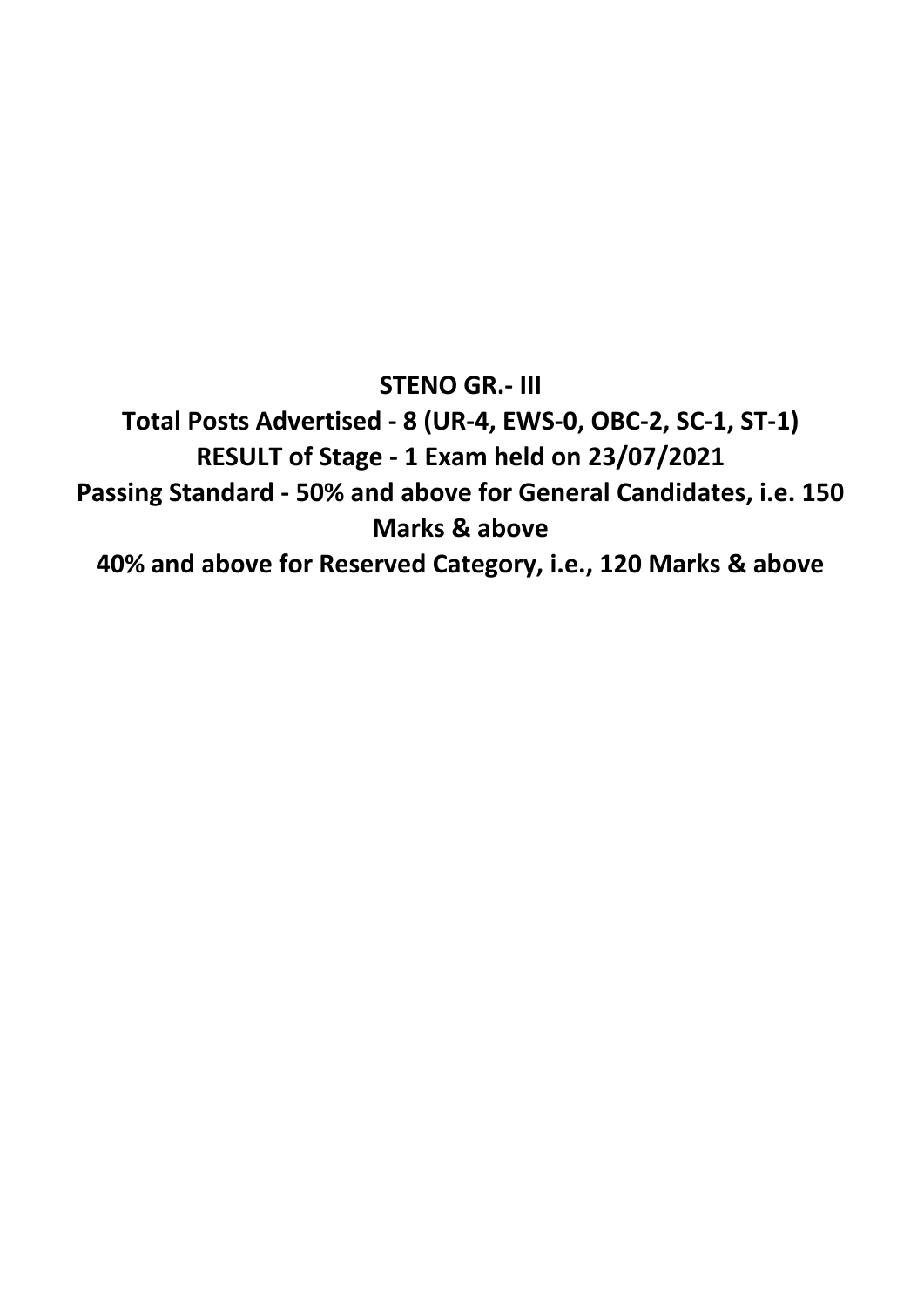### **STENO GR.- III**

## **Total Posts Advertised - 8 (UR-4, EWS-0, OBC-2, SC-1, ST-1) RESULT of Stage - 1 Exam held on 23/07/2021**

### **Passing Standard - 50% and above for General Candidates, i.e. 150 Marks & above 40% and above for Reserved Category, i.e., 120 Marks & above**

| S.No                           | <b>Admit Card No</b> | <b>Name of the Candidate</b>     | Category   | <b>DOB</b>  | <b>Marks Obtained</b> |
|--------------------------------|----------------------|----------------------------------|------------|-------------|-----------------------|
|                                |                      |                                  |            |             | (out of 300)<br>219   |
| $\mathbf{1}$<br>$\overline{2}$ | 20112731538          | <b>VIKARAM KUMAR</b>             | <b>GEN</b> | 05-Oct-1994 |                       |
|                                | 14162731056          | <b>AHUJA ANJALI</b>              | <b>GEN</b> | 01-Jan-1996 | 219                   |
| 3                              | 19112731344          | PYAPALI MEGHANA SREE             | <b>GEN</b> | 14-Sep-1993 | 215                   |
| 4                              | 22132731592          | <b>VISHAL KUMAR</b>              | <b>GEN</b> | 02-Jun-1994 | 203                   |
| 5                              | 20112731490          | <b>SUNITA KUMARI</b>             | <b>GEN</b> | 29-Apr-2001 | 199                   |
| 6                              | 22132731612          | <b>MODI MANISH KUMAR</b>         | <b>GEN</b> | 08-Apr-1997 | 198                   |
| $\overline{7}$                 | 20112731521          | <b>ANUSHIL LICHCHHVI</b>         | <b>EWS</b> | 23-Nov-1994 | 197                   |
| 8                              | 19112731341          | P VASU                           | <b>SC</b>  | 29-Aug-1994 | 194                   |
| 9                              | 20112731530          | RAVI BHUSHAN KUMAR               | OBC        | 10-Jul-1996 | 190                   |
| 10                             | 20112731498          | <b>GAUTAM KUMAR PASWAN</b>       | <b>SC</b>  | 16-Feb-1989 | 186                   |
| 11                             | 17142731186          | PUSHPENDRA GANGWAR               | OBC        | 26-Jan-1995 | 184                   |
| 12                             | 14162731030          | <b>NIDHI</b>                     | OBC        | 26-Jul-1996 | 178                   |
| 13                             | 14162731065          | <b>SHOBHA RANI</b>               | <b>GEN</b> | 30-Sep-1993 | 177                   |
| 14                             | 17142731158          | <b>VIKAS TYAGI</b>               | <b>GEN</b> | 03-Jan-1994 | 176                   |
| 15                             | 19112731365          | PALLA CHAITHANYA                 | <b>GEN</b> | 17-Sep-1993 | 174                   |
| 16                             | 17142731148          | <b>MISHRA ANJALI</b>             | <b>GEN</b> | 23-Mar-1997 | 173                   |
| 17                             | 14162731025          | NAGMA PARVEEN                    | <b>GEN</b> | 03-Aug-1995 | 173                   |
| 18                             | 14162731015          | <b>SANCHIT BATRA</b>             | <b>GEN</b> | 06-Dec-1997 | 173                   |
| 19                             | 17142731176          | <b>MOHAMMAD MONIS</b>            | <b>GEN</b> | 03-Jul-1997 | 172                   |
| 20                             | 24142732206          | <b>WAHANE GAUTAM</b><br>LAKSHMAN | SC         | 19-Oct-1991 | 172                   |
| 21                             | 20112731448          | <b>KUMAR SAROJ</b>               | OBC        | 11-Dec-1999 | 170                   |
| 22                             | 22132731578          | <b>MAITY SOUVIK</b>              | <b>EWS</b> | 05-Jun-1996 | 170                   |
| 23                             | 22132731602          | <b>AYAN BANERJEE</b>             | <b>GEN</b> | 25-Jun-1996 | 170                   |
| 24                             | 22132731598          | <b>DAS HRITUSHMI</b>             | <b>GEN</b> | 30-Aug-1996 | 169                   |
| 25                             | 22132731590          | <b>AYAN PAUL</b>                 | OBC        | 29-Oct-1994 | 169                   |
| 26                             | 21132731541          | PANDA MANAMOHAN                  | <b>GEN</b> | 05-Apr-1999 | 168                   |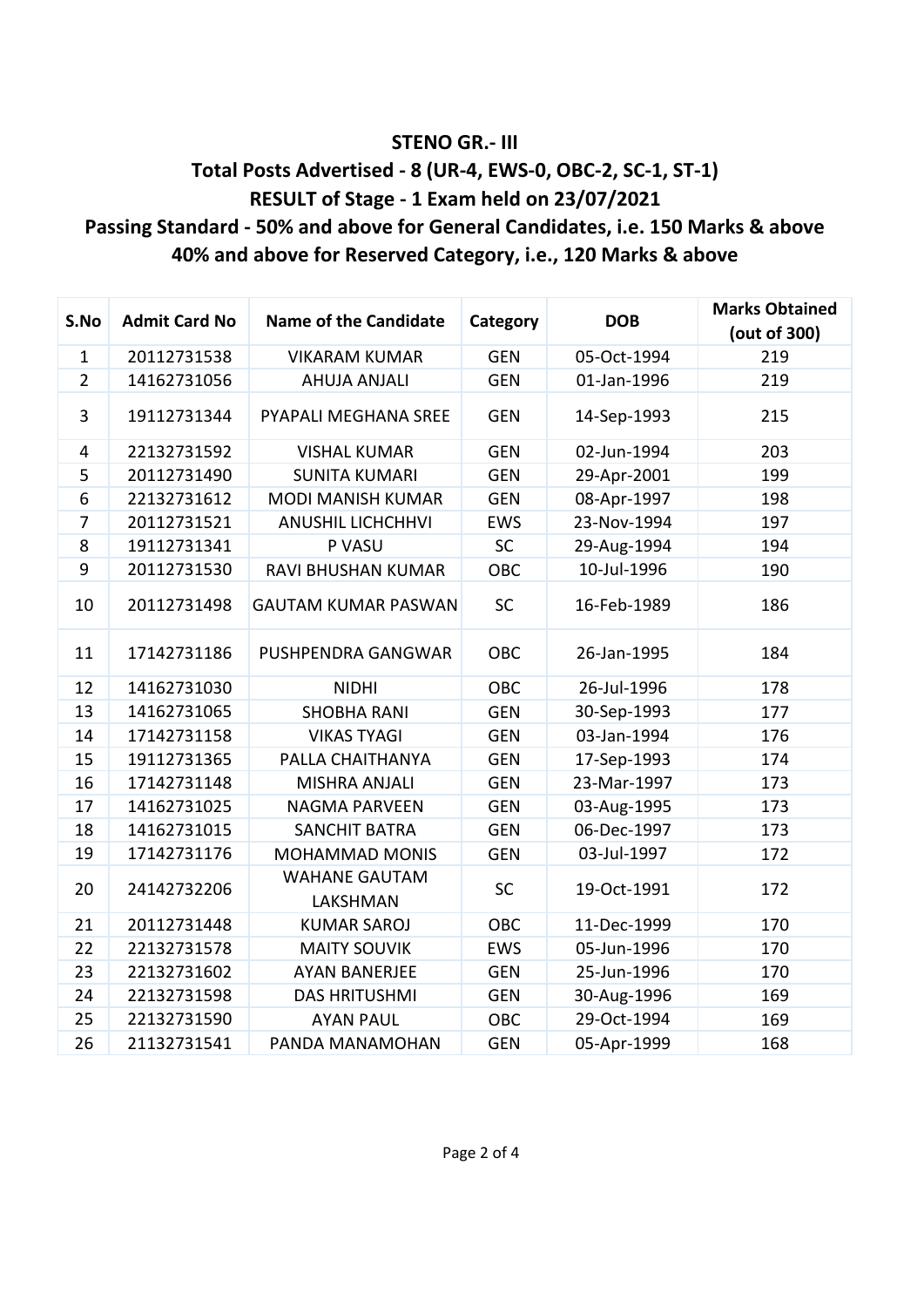#### **STENO GR.- III**

## **Total Posts Advertised - 8 (UR-4, EWS-0, OBC-2, SC-1, ST-1) RESULT of Stage - 1 Exam held on 23/07/2021**

## **Passing Standard - 50% and above for General Candidates, i.e. 150 Marks & above 40% and above for Reserved Category, i.e., 120 Marks & above**

| S.No | <b>Admit Card No</b> | <b>Name of the Candidate</b>                  | Category   | <b>DOB</b>  | <b>Marks Obtained</b><br>(out of 300) |
|------|----------------------|-----------------------------------------------|------------|-------------|---------------------------------------|
| 27   | 22132731580          | RAKESH KUMAR BARNWAL                          | <b>GEN</b> | 03-Feb-1994 | 167                                   |
| 28   | 20112731485          | <b>ASHISH KUMAR</b>                           | <b>GEN</b> | 03-Feb-1994 | 164                                   |
| 29   | 20112731491          | <b>KUMAR ANSHU</b>                            | <b>GEN</b> | 08-Jan-1999 | 162                                   |
| 30   | 18112731219          | <b>SAKE SIVAIAH</b>                           | SC         | 30-Aug-1998 | 161                                   |
| 31   | 24112732033          | ZINE AKSHAY SIDDHARTHA                        | <b>SC</b>  | 03-Jul-1996 | 161                                   |
| 32   | 20112731520          | <b>SACHIN KUMAR</b>                           | <b>GEN</b> | 01-Jan-1997 | 160                                   |
| 33   | 20112731500          | <b>KUMAR MUNNA</b>                            | OBC        | 04-Jul-1995 | 158                                   |
| 34   | 22132731589          | <b>GURUPRASAD KAR</b>                         | <b>GEN</b> | 21-Jan-1994 | 157                                   |
| 35   | 24122732085          | <b>KHADANE GAURAVKUMAR</b><br><b>KAMLAKAR</b> | <b>GEN</b> | 01-Jul-1993 | 156                                   |
| 36   | 20112731519          | <b>CHAMAN KUMAR</b>                           | <b>GEN</b> | 30-Jun-1998 | 152                                   |
| 37   | 14162730993          | <b>HEMANT KUMAR</b>                           | <b>SC</b>  | 19-Jul-1993 | 152                                   |
| 38   | 20112731459          | <b>KUMAR GAURAV</b>                           | <b>GEN</b> | 15-Jan-1998 | 151                                   |
| 39   | 24112731905          | <b>GUDEWAR PARAPPA</b><br><b>SHIVRAM</b>      | <b>OBC</b> | 05-Nov-1998 | 151                                   |
| 40   | 22132731571          | <b>KUMARI PARVATI</b>                         | <b>OBC</b> | 10-Jan-1993 | 150                                   |
| 41   | 20112731450          | <b>NIRAJ KUMAR</b>                            | OBC        | 26-May-1996 | 150                                   |
| 42   | 17142731167          | <b>AKANSHA</b>                                | OBC        | 10-May-1992 | 150                                   |
| 43   | 18112731228          | <b>DEGALA RAJU</b>                            | <b>OBC</b> | 04-Mar-1991 | 145                                   |
| 44   | 20112731467          | <b>ASHWANI RAJ</b>                            | OBC        | 04-Sep-1995 | 144                                   |
| 45   | 20112731531          | <b>SHARMA SHEKHAR KUMAR</b>                   | <b>ST</b>  | 15-Oct-1998 | 141                                   |
| 46   | 19112731346          | <b>C RAKESH</b>                               | OBC        | 02-Oct-1990 | 140                                   |
| 47   | 14162731044          | <b>KUMAR ABHAY</b>                            | OBC        | 01-Feb-1998 | 140                                   |
| 48   | 19112731375          | <b>ANAGANI SRAVAN</b>                         | OBC        | 10-Aug-1994 | 140                                   |
| 49   | 20112731504          | <b>ASHISH KUMAR</b>                           | <b>OBC</b> | 10-Dec-1994 | 139                                   |